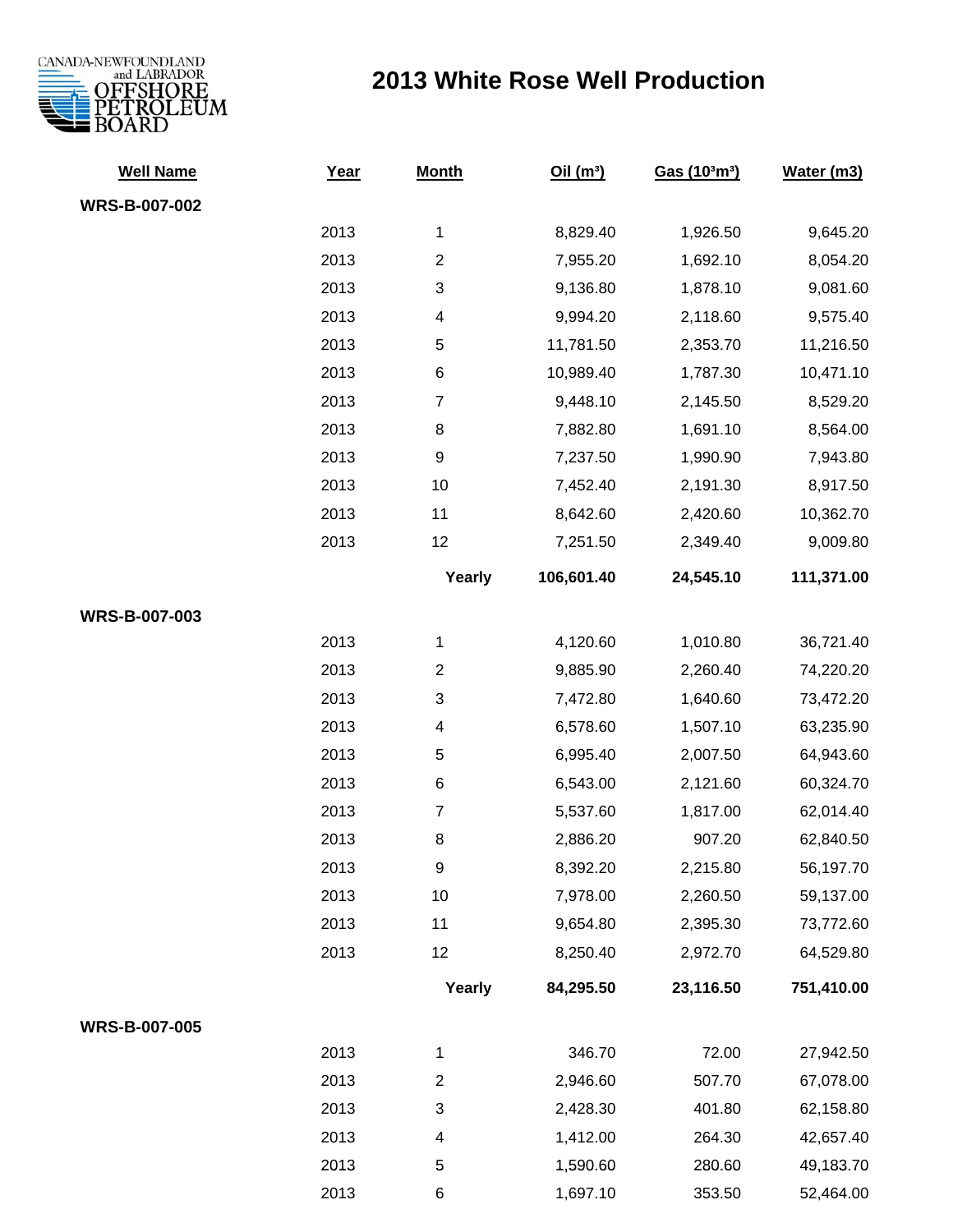|                 | 2013 | $\boldsymbol{7}$          | 1,297.60   | 259.70    | 39,285.50  |
|-----------------|------|---------------------------|------------|-----------|------------|
|                 | 2013 | 8                         | 934.50     | 163.00    | 30,501.10  |
|                 | 2013 | $\boldsymbol{9}$          | 435.40     | 75.40     | 24,349.70  |
|                 | 2013 | 10                        | 17.20      | 3.00      | 1,624.70   |
|                 | 2013 | 11                        | 0.00       | 0.00      | 0.00       |
|                 | 2013 | 12                        | 0.00       | 0.00      | 0.00       |
|                 |      | Yearly                    | 13,106.00  | 2,381.00  | 397,245.40 |
| WRS-B-007-010-Z |      |                           |            |           |            |
|                 | 2013 | 1                         | 9,014.00   | 2,048.80  | 7,029.70   |
|                 | 2013 | $\boldsymbol{2}$          | 9,276.00   | 1,936.40  | 6,422.70   |
|                 | 2013 | $\ensuremath{\mathsf{3}}$ | 9,815.10   | 1,739.10  | 7,594.90   |
|                 | 2013 | $\overline{\mathcal{A}}$  | 9,213.30   | 1,614.80  | 7,589.80   |
|                 | 2013 | $\mathbf 5$               | 10,147.80  | 2,082.80  | 8,635.80   |
|                 | 2013 | $\,6$                     | 10,617.80  | 1,928.90  | 8,114.70   |
|                 | 2013 | $\overline{7}$            | 7,935.00   | 1,480.50  | 6,638.80   |
|                 | 2013 | 8                         | 7,284.70   | 617.40    | 6,976.80   |
|                 | 2013 | $\boldsymbol{9}$          | 8,148.40   | 1,593.70  | 5,927.80   |
|                 | 2013 | 10                        | 7,191.90   | 858.20    | 6,262.20   |
|                 | 2013 | 11                        | 8,837.80   | 960.50    | 7,220.50   |
|                 | 2013 | 12                        | 9,607.70   | 1,388.30  | 7,162.90   |
|                 |      |                           |            |           |            |
|                 |      | Yearly                    | 107,089.50 | 18,249.40 | 85,576.60  |
| WRS-B-007-011   |      |                           |            |           |            |
|                 | 2013 | 1                         | 44,506.70  | 7,977.30  | 0.00       |
|                 | 2013 | $\boldsymbol{2}$          | 40,639.00  | 7,324.50  | 0.00       |
|                 | 2013 | $\ensuremath{\mathsf{3}}$ | 42,956.70  | 8,437.60  | 0.00       |
|                 | 2013 | $\overline{\mathcal{A}}$  | 37,067.90  | 9,693.20  | 0.00       |
|                 | 2013 | $\mathbf 5$               | 36,602.00  | 9,886.60  | 0.00       |
|                 | 2013 | $\,6$                     | 37,268.50  | 8,870.20  | 0.00       |
|                 | 2013 | 7                         | 32,725.90  | 7,693.70  | 0.00       |
|                 | 2013 | 8                         | 39,146.50  | 7,174.80  | 0.00       |
|                 | 2013 | $\boldsymbol{9}$          | 30,114.10  | 7,405.30  | 0.00       |
|                 | 2013 | 10                        | 29,684.50  | 7,067.10  | 0.00       |
|                 | 2013 | 11                        | 32,243.50  | 7,477.70  | 0.00       |
|                 | 2013 | 12                        | 35,681.10  | 9,791.00  | 0.00       |
|                 |      | Yearly                    | 438,636.40 | 98,799.00 | 0.00       |
| WRS-E-018-002   |      |                           |            |           |            |
|                 | 2013 | 1                         | 5,239.00   | 1,254.20  | 16,290.00  |
|                 | 2013 | $\boldsymbol{2}$          | 8,538.60   | 1,658.60  | 23,236.40  |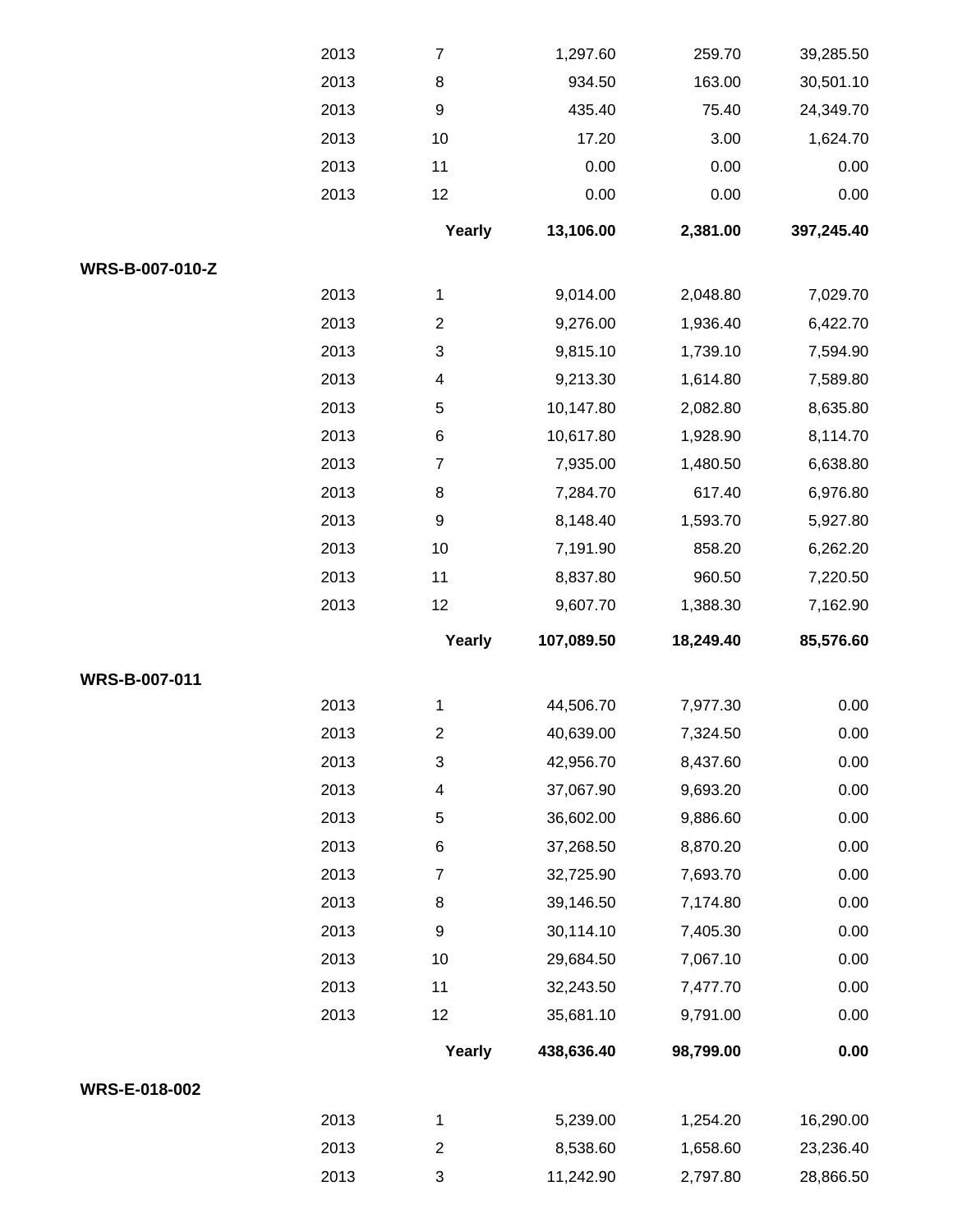|                 | 2013 | 1                         | 6,723.00   | 1,094.70  | 28,140.00  |
|-----------------|------|---------------------------|------------|-----------|------------|
| WRS-E-018-008   |      |                           |            |           |            |
|                 |      | Yearly                    | 295,032.90 | 51,517.30 | 117,902.10 |
|                 | 2013 | 12                        | 22,198.10  | 3,910.00  | 9,809.40   |
|                 | 2013 | 11                        | 22,826.90  | 3,713.00  | 9,666.50   |
|                 | 2013 | 10                        | 22,138.40  | 3,672.40  | 9,511.40   |
|                 | 2013 | $\boldsymbol{9}$          | 22,274.90  | 3,722.10  | 9,623.50   |
|                 | 2013 | 8                         | 27,625.40  | 4,723.60  | 10,844.60  |
|                 | 2013 | $\boldsymbol{7}$          | 18,622.10  | 3,278.90  | 6,780.90   |
|                 | 2013 | 6                         | 24,518.60  | 4,292.50  | 9,128.80   |
|                 | 2013 | $\,$ 5 $\,$               | 26,480.40  | 6,155.60  | 9,848.00   |
|                 | 2013 | 4                         | 24,895.60  | 4,289.90  | 9,044.50   |
|                 | 2013 | 3                         | 25,938.90  | 6,069.00  | 9,579.10   |
|                 | 2013 | $\overline{c}$            | 26,441.10  | 3,770.30  | 13,217.00  |
|                 | 2013 | 1                         | 31,072.50  | 3,920.00  | 10,848.40  |
| WRS-E-018-006-Z |      |                           |            |           |            |
|                 |      | Yearly                    | 167,404.70 | 74,709.00 | 258,195.20 |
|                 | 2013 | 12                        | 13,158.00  | 7,331.40  | 17,872.50  |
|                 | 2013 | 11                        | 16,660.80  | 9,141.90  | 21,686.40  |
|                 | 2013 | 10                        | 15,101.80  | 8,460.90  | 19,946.90  |
|                 | 2013 | $\boldsymbol{9}$          | 15,762.50  | 7,651.00  | 26,946.80  |
|                 | 2013 | $\bf 8$                   | 13,157.70  | 6,385.30  | 23,612.30  |
|                 | 2013 | $\overline{7}$            | 11,838.20  | 5,469.50  | 20,585.70  |
|                 | 2013 | $\,6$                     | 13,951.90  | 6,344.50  | 24,810.00  |
|                 | 2013 | $\mathbf 5$               | 14,964.50  | 5,489.30  | 21,823.60  |
|                 | 2013 | $\overline{\mathcal{A}}$  | 13,641.80  | 5,147.10  | 19,118.80  |
|                 | 2013 | $\ensuremath{\mathsf{3}}$ | 14,965.70  | 4,547.70  | 21,318.40  |
|                 | 2013 | $\boldsymbol{2}$          | 13,008.70  | 5,190.50  | 23,278.20  |
|                 | 2013 | 1                         | 11,193.10  | 3,549.90  | 17,195.60  |
| WRS-E-018-004   |      |                           |            |           |            |
|                 |      | Yearly                    | 91,981.50  | 20,416.00 | 283,272.70 |
|                 | 2013 | 12                        | 7,273.10   | 1,833.90  | 19,300.70  |
|                 | 2013 | 11                        | 6,523.80   | 1,543.40  | 23,129.10  |
|                 | 2013 | 10                        | 8,375.80   | 1,373.70  | 20,601.40  |
|                 | 2013 | $\boldsymbol{9}$          | 5,926.80   | 1,345.90  | 24,297.20  |
|                 | 2013 | $\bf 8$                   | 4,980.70   | 1,154.30  | 21,432.90  |
|                 | 2013 | $\overline{7}$            | 7,319.80   | 1,843.20  | 23,734.00  |
|                 | 2013 | $\,6$                     | 7,974.10   | 1,987.20  | 28,720.10  |
|                 | 2013 | $\sqrt{5}$                | 9,956.90   | 2,008.40  | 29,475.00  |
|                 | 2013 | 4                         | 8,630.00   | 1,615.40  | 24,189.40  |